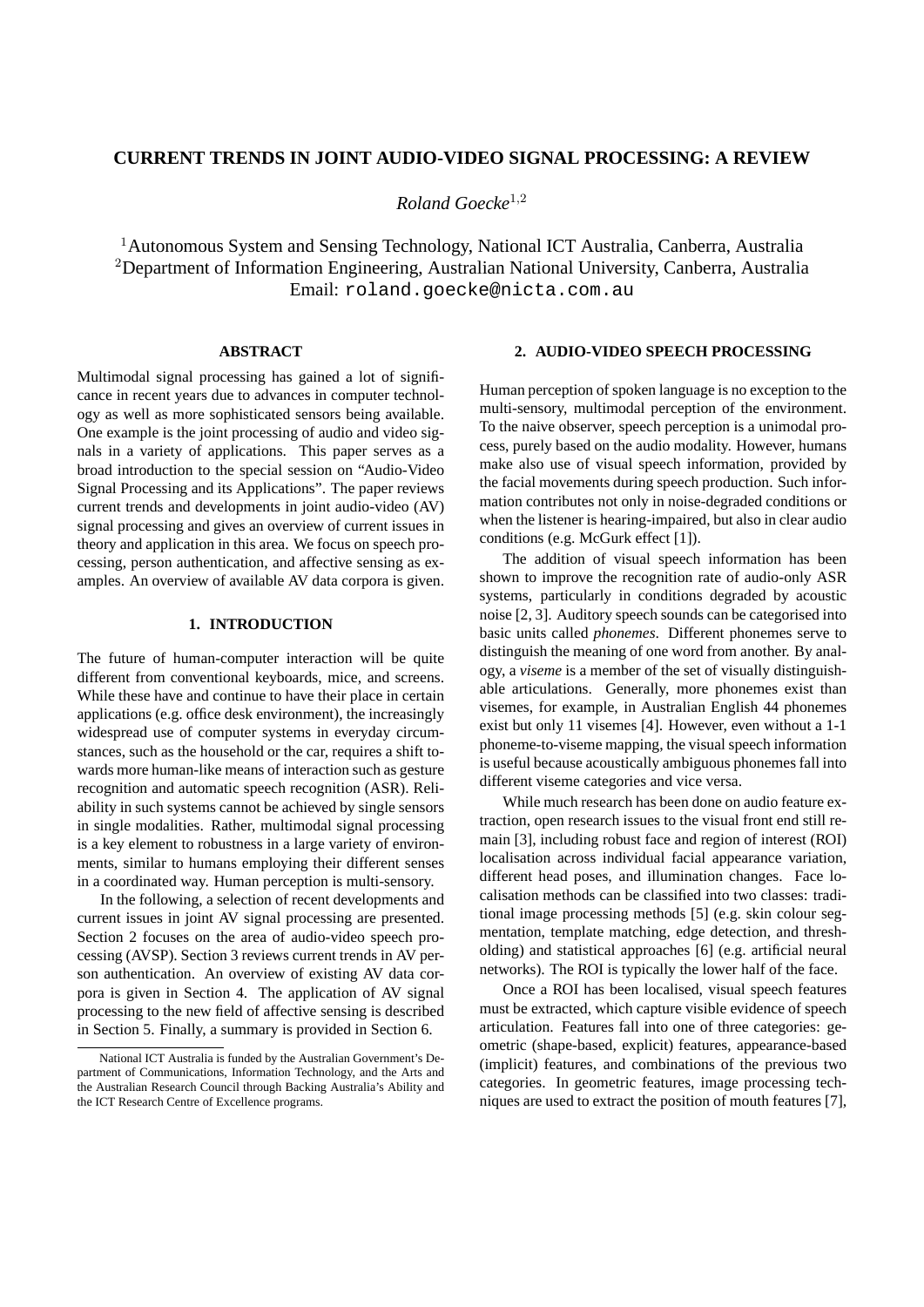such as mouth height, width, area, and visibility of teeth, or to track the lip contours with statistical shape models (e.g. active shape models [8]). A common problem is the reliance on 2D image data, which makes it difficult to adjust for head pose variation, and the reliance on artificial facial markers. [9] proposes a non-invasive, real-time 3D lip tracking algorithm using stereo video to overcome these problems.

Appearance features are based on the assumption that all pixels in the ROI encode visible speech information. Feature vectors are formed directly from the pixel values. Techniques such as PCA or LDA are often employed to reduce the dimensionality of the feature vector [10]. Appearance features avoid the difficulties of explicitly finding facial feature points. Their main disadvantage, apart from the potential high dimensionality, is the inability to cope with a freely moving head, because the systems can only be trained for one specific angle of the face towards the camera (with some tolerance for small head rotations).

Features from these two categories can be combined into joint geometric and appearance feature vectors for the recognition step [3, 11] or form part of a joint statistical model as in active appearance models [3, 12].

#### **2.1. Audio-Video Fusion**

Another open research issue concerns the integration of audio and visual speech information. The aim is to develop a joint AV recogniser which outperforms single-modality classifiers. The AV classifier needs to be able to handle input signal streams with varying levels of confidence in the measurements, so that more emphasis can be placed on the input signal that is trusted more at a particular time. For example, in strong acoustic background noise, the AV recogniser should rely more on the visual speech features, and vice versa in the presence of visual noise.

AV fusion methods can be classified into two classes: *feature fusion* and *decision fusion*. The former train a speech recogniser on concatenated A+V feature vectors, using the same techniques as in single modality recognisers [2, 7], also [Lewis, this session]. In decision fusion, separate recognisers are trained for the audio and visual speech features. Their outputs are linearly combined into a joint AV recognition score using the individual likelihoods of the two recognisers [13, 14]. Through appropriate weights it is possible to take the reliability of the extracted features into account. A taxonomy of signal fusion models in human speech perception is studied in [15]. A motor theory model, in which the signals are recoded into speech motor space, explains the experimental evidence best. However, a hybrid model of feature and decision fusion might also explain the data. Recently, another hybrid approach has been proposed [3], in which a discriminant feature extraction [14] is taken as a stream in a multistream-based decision fusion. This hybrid fusion performs better than either feature or decision fusion.

### **3. AUDIO-VIDEO PERSON AUTHENTICATION**

Auditory and visual speech features can also be used in person authentication (or speaker recognition) [16]. An audioonly system is prone to accept a replayed pre-recorded sample of speech as coming from the real person and video-only systems could be attacked by showing a photograph of the real person's face. Using joint AV features is less vulnerable to attacks than single modality authentication.

Each of the modalities can be used separately to give a verification result. In the audio modality, text-independent and text-prompted speaker verification systems have been proposed [16]. The former build a model of the person's whole range of speech sounds, so that the identity can be identified irrespective of the text spoken. Text-prompted systems train models of specific passwords or passphrases spoken by the true person. During verification, the claimant is prompted to utter these words or phrases and their characteristics in the audio speech features are compared with the ones in the model. In the video modality, much research has been done on face recognition [17]. Similar to AVSP, both geometric and appearance features can be used to identify a face. An often applied method is *eigenfaces* [18], which performs PCA on the pixel data and thus falls into the category of appearance features.

Fusion is also an issue in AV person authentication [16], also [Dean, this session]. The AVSP fusion methods can also be applied here. Another issue is the 'liveness' verification of the signal input [Chetty, this issue], as current AV person authentication systems mostly verify a static image of a person's face. Using stereo cameras it is possible to build a 3D head model of the person and to check the correct 3D position of facial feature points [9]. Alternatively, the 'liveness' of the input can be tested by checking the synchrony of the acoustic and visual speech input [19].

#### **4. AUDIO-VIDEO DATA CORPORA**

Data corpora form an important tool in AV signal processing. However, partly because of the field still being young, partly because of the time and resources it takes to record an AV data corpus, the number of existing AV data corpora is small compared to the number of audio-only speech data corpora, which have been collected for a long time.

Table 1 lists some existing AV data corpora, their sizes, characteristics, and intended purpose. Included are AVOZES [20], BANCA [21], CUAVE [22], DAVID [23], the proprietary IBM LVCSR AV corpus [14], M2VTS [24], Vid-TIMIT [25], and XM2VTS [26]. Often these corpora are also used for different purposes than the original intention. Since creating AV data corpora is resource-intensive, it is important that efforts are made at the time of recording to maximise the reusability of corpora [27].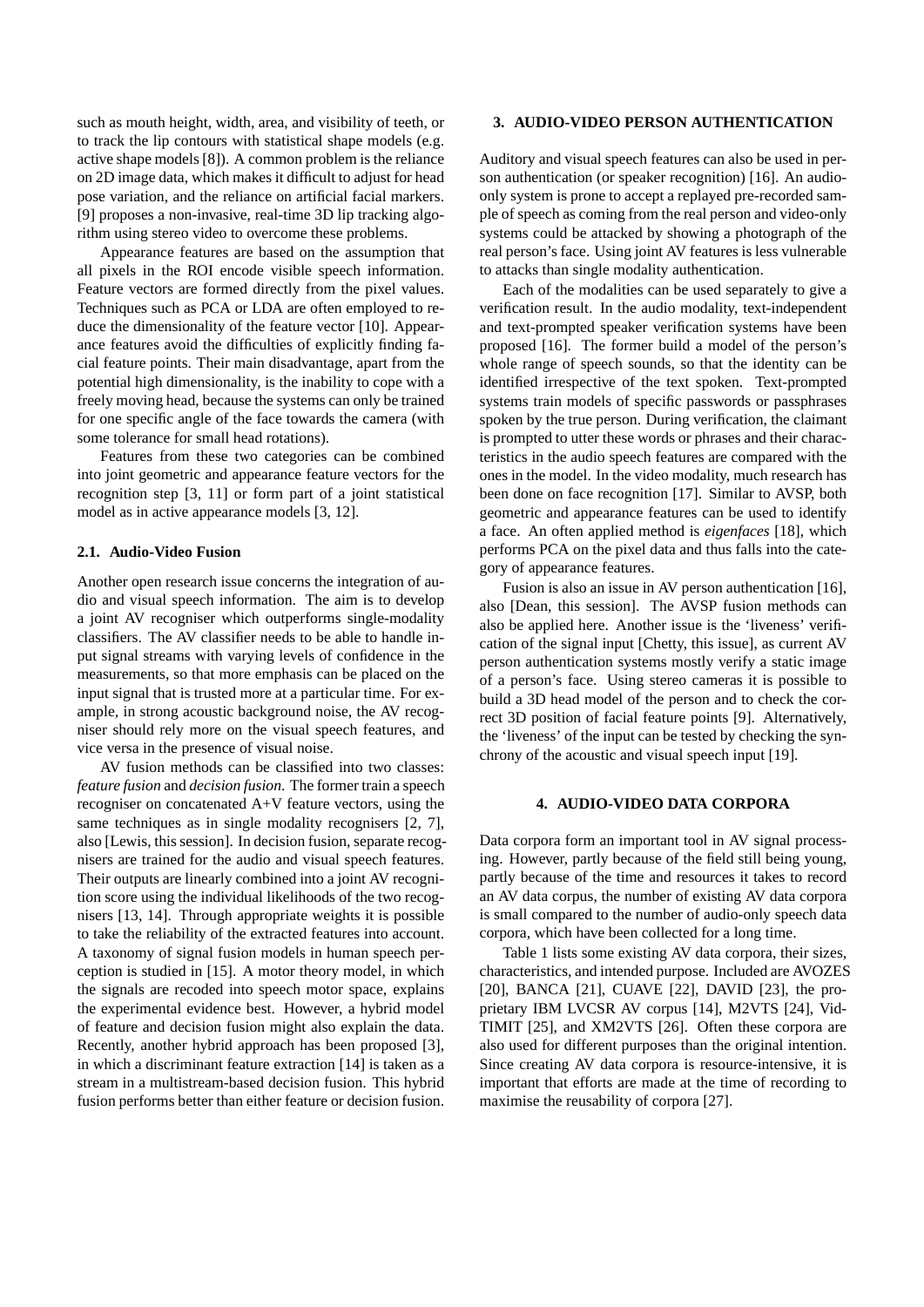| Corpus             | Language    | Subjects            | Video          | Audio      | Sess-          | Intended          | Environment       |
|--------------------|-------------|---------------------|----------------|------------|----------------|-------------------|-------------------|
|                    |             |                     | format         | kHz / bits | ions           | purpose           |                   |
| <b>AVOZES</b>      | En          | 10f, 10m            | <b>NTSC DV</b> | 48/16      |                | AV ASR            | Studio            |
| <b>BANCA</b>       | En/Fr/Sp/It | $4\times(26f, 26m)$ | PAL DV         | 32/16, 12  | 12             | Authentication    | Different backgr. |
| <b>CUAVE</b>       | En          | 17f, 19m            | NTSC DV,       | 44/16      |                | AV ASR            | Subjects moving,  |
|                    |             | $+20$ pairs         | MPEG-2         |            |                |                   | pairs of subjects |
| <b>DAVID</b>       | En          | SC1: 2f, 5m         |                |            |                | Face segmentation | Variable visual   |
|                    |             | SC2: 61f, 62m       |                |            | 5              | AV ASR, Authent.  | scenarios, some   |
|                    |             | SC3: 2f, 3m         |                |            |                | Compr., synthesis | speakers with     |
|                    |             | SC4: 61f, 62m       |                |            | 5              | AV ASR, Authent.  | highlighted lips  |
| <b>IBM AV</b>      | En          | 290                 | NTSC.          | 22/16      | $\mathbf{1}$   | AV ASR            | Studio            |
|                    |             |                     | MPEG-2         |            |                |                   |                   |
| M <sub>2</sub> VTS | Fr          | 37                  | Hi8, CIF       | 48/16      | 5              | Authent., AV ASR  | Const. conditions |
| <b>VidTIMIT</b>    | En          | 19f, 24m            | PAL DV,        | 32/16      | 3              | AV ASR, Authent.  | Noisy office      |
|                    |             |                     | <b>JPEG</b>    |            |                |                   |                   |
| XM2VTS             | Fr          | 295                 | <b>PAL DV</b>  | 32/16      | $\overline{4}$ | Authent., AV ASR  | Const. conditions |

Table 1: An overview of some existing AV data corpora and their sizes, characteristics, and intended purpose.

### **5. APPLICATION TO AFFECTIVE SENSING**

Affective computing aims to develop computer systems capable of sensing a person's affective state and taking that state into account in their own actions [28]. Application areas include patient monitoring in health care applications, operator monitoring in safety-critical environments (e.g. airtraffic control, driver assistance systems), and educational software. As single modality sensors can often give ambiguous results, affective sensing uses multimodal sensors such as video cameras, microphones, and physiological sensors to infer a person's affective state.

Audio and video signals play an important role in affective sensing. A prosody analysis of the audio signal can deliver information about the affective state [29]. Prosody investigations typically analyse  $F_0$ , utterance intensity, highfrequency energy, and speech rate. Similarly, facial expressions can also help to infer the affective state [30]. Some of the techniques used in visual speech feature extraction, e.g. [12], can also be used for facial expression tracking. The positional information of facial feature points (e.g. eyebrows, lips, and cheeks) then forms the input for the affective state classifier. Recent advances and lower prices in infrared (IR) imaging technology also offer a completely new look at facial video data for affective sensing. Video IR technology now allows quantitative thermal imaging at an accuracy of 0.1K and can thus monitor changes to the facial bloodflow, which are at least partly a result of changes in affective state.

Similar to AVSP, the input signals from the various sensors must be integrated in a robust and meaningful way that takes the different reliabilities of the sensors into account. Research in this area is still in its infancy, but similar fusion approaches as for AVSP seem a natural choice.

# **6. SUMMARY**

A broad overview of developments and current issues in AV signal processing as an example of multimodal signal processing has been given. The examples of speech processing, person authentication, and affective sensing have been presented. Other areas, not discussed here, are the translation of sign language to and from spoken language [Holden, this session], music perception, and joint AV gestures.

## **7. REFERENCES**

- [1] H. McGurk and J. MacDonald, "Hearing lips and seeing voices," *Nature*, vol. 264, pp. 746–748, Dec. 1976.
- [2] T. Chen, "Audiovisual Speech Processing," *IEEE Signal Proc. Mag.*, vol. 18, no. 1, pp. 9–21, Jan. 2001.
- [3] G. Potamianos, C. Neti, G. Gravier, A. Garg, and A.W. Senior, "Recent Advances in the Automatic Recognition of Audiovisual Speech," *Proceedings of the IEEE*, vol. 91, no. 9, pp. 1306–1326, Sept. 2003.
- [4] G.L. Plant and J.J. Macrae, "Visual Perception of Australian Consonants, Vowels and Diphthongs," *Austral. Teacher of the Deaf*, vol. 18, pp. 46–50, July 1977.
- [5] H.P. Graf, E. Cosatto, D. Gibbon, M. Kocheisen, and E. Petajan, "Multi-Modal System for Locating Heads and Faces," in *Proc. IEEE FG'96*, Killington, USA, Oct. 1996, pp. 88–93.
- [6] H.A. Rowley, S. Baluja, and T. Kanade, "Neural Network-Based Face Detection," *IEEE Trans. Patt. Anal. Mach. Int.*, vol. 20, no. 1, pp. 23–38, Jan. 1998.